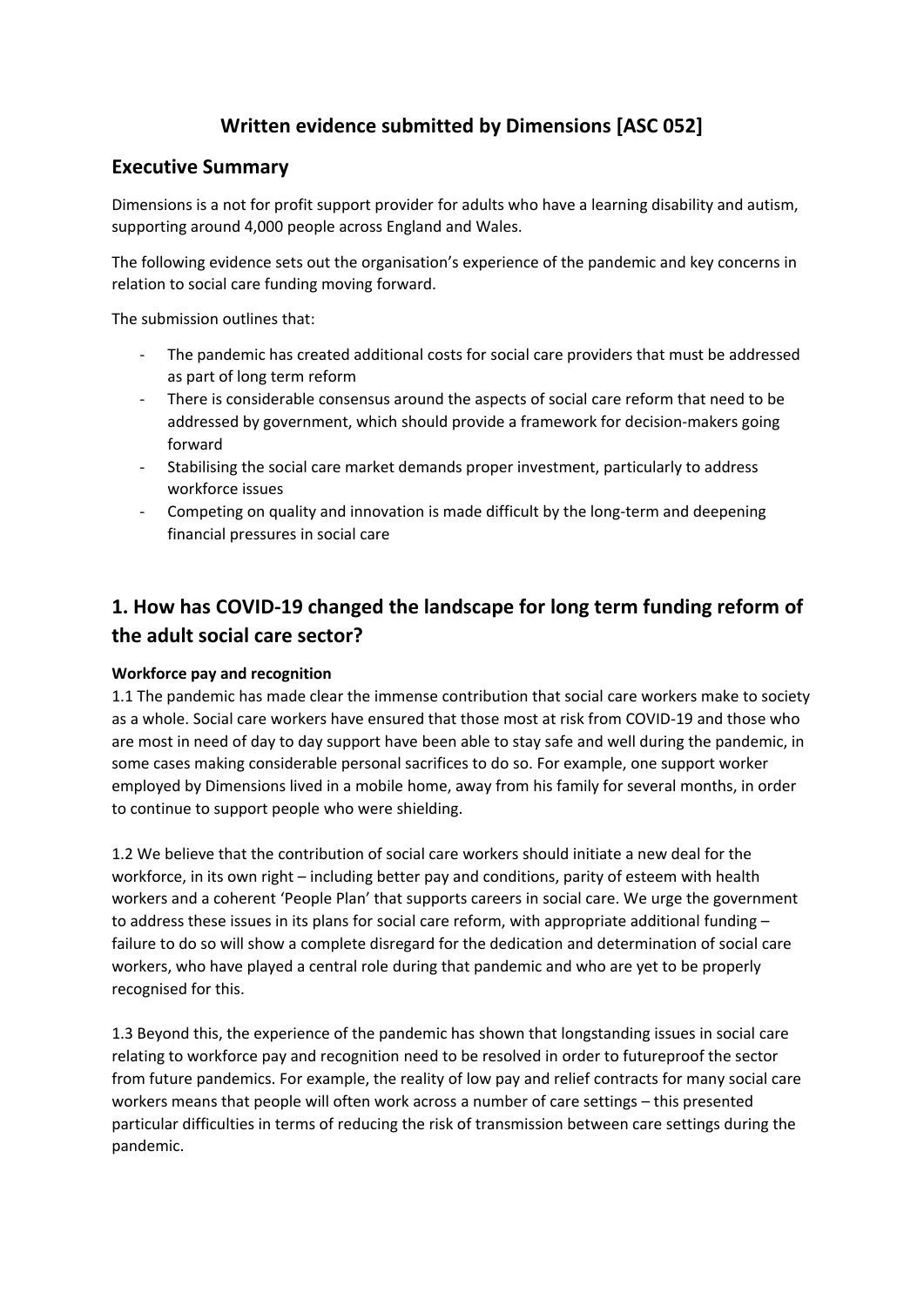1.4 Additionally, evidence within the sector underlined that many did not feel they were able to selfisolate during the pandemic, for fear of loss of income, an issue that arises from enduring low pay and weak protections around sick pay.<sup>1</sup> The pandemic has underlined the fact that long-term reform of adult social care must address workforce issues, demanding investment from central government to ensure that local authority commissioned contracts can meet the costs of paying the workforce appropriately and the costs of ensuring adequate conditions of employment.

1.5 It must be acknowledged that many providers, including Dimensions, sought to mitigate these risks as far as possible. For example, Dimensions took the decision at the start of the pandemic to introduce sick pay from the first day of sick leave for all colleagues, in order to remove any disincentive to attend work having contracted the virus. Prior to the pandemic, Dimensions' policy was that the first 3 days of sick leave per annum were unpaid. We also paid people who were forced to self-isolate as a result of a positive test, thus reducing the need to attend work in order to not lose pay. The additional costs for measures such as these have not been fully met by the government. We believe firmly that decisions such as these did right by our colleagues and the people we support, but we underline that central government should have done more to ensure for the sector as a whole.

1.6 At their core, workforce issues derive from decision making by central government and the funding that is provided to local authorities to meet their statutory duties. Non-profitmaking organisations are unable to offer beyond the funding packages made available through local authority commissioning and, whilst many providers and indeed commissioners may wish to see a better deal for the social care workforce, this is made incredibly difficult by the current pressure on funding in local government.

### **Additional costs arising from COVID-19**

1.7 The pandemic has caused many providers to incur significant additional costs, some of which has not been met through the funding made available by central government. We welcome the extension of financial support to meet the ongoing costs of infection control up to March 2022. It is as yet unclear how long stringent infection control measures will be necessary within adult social care, however we foresee an enduring requirement for them. Any future funding settlement must consider these new additional costs and the fact that there may be an ongoing need for the use of PPE and regular testing systems.

1.8 We urge the government to consider the specific circumstances of adult social care within its review of social distancing rules and infection control measures (including mask wearing) and emphasise that this consideration must extend beyond the needs of registered care homes and services for older people, to include supported living, day services and other forms of provision for people who have a learning disability and autism – many of whom are at increased risk from COVID-19 due to systemic barriers in healthcare and higher prevalence of underlying health conditions. Ongoing costs must be built into local authority commissioning arrangements, to ensure that the new financial burden of infection control measures does not land directly on providers.

#### **Lack of preventative care and rising need**

<sup>1</sup> [https://www.unison.org.uk/news/press-release/2020/06/care-worker-pay-deductions-must-tackled-stop](https://www.unison.org.uk/news/press-release/2020/06/care-worker-pay-deductions-must-tackled-stop-hardship-control-virus-spread/)[hardship-control-virus-spread/](https://www.unison.org.uk/news/press-release/2020/06/care-worker-pay-deductions-must-tackled-stop-hardship-control-virus-spread/)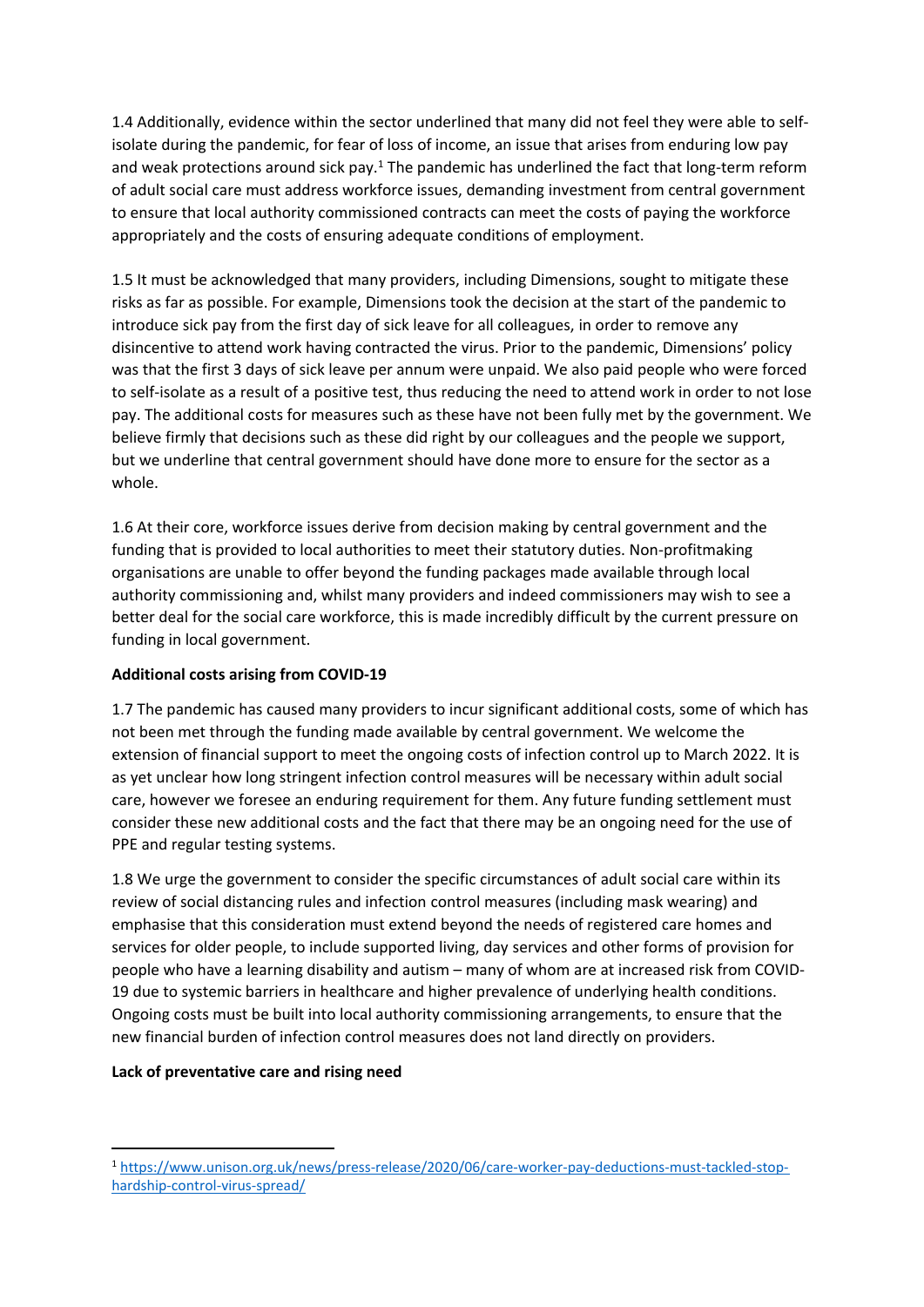1.9 The unprecedented pressures placed on health and social care services over the pandemic are likely to have a long term impact. As an example, we are aware that some people we support who have complex health needs have not been able to access timely care from community health teams, such as input from Occupational Therapists around postural care. These services often prevent people from losing independence and requiring additional support from health and care services and we believe the lack of access over the past year may mean that a higher number of people have increased needs.

1.10 This is likely to have an impact for adult social care funding, as local authorities will see a rise in need amongst those who are already in receipt of social care, as well as increased demand from those who currently don't receive any support. Any future funding solution should address current and rising unmet need, as well as ensure that sufficient early intervention and preventative services are in place to enable people to live with greater independence for longer. Whilst this issue predates COVID-19, it is likely to have been exacerbated by the disruption to health and social care provision over the past year.

### **2. How should additional funds for the adult social care sector be raised?**

2.1 Dimensions vision for social care is one that is shared by many who receive social care and their loved ones and that has been developed by the Social Care Future movement.<sup>2</sup> We believe that we all want to live in a place we call home with the people and things that we love, in communities where we look out for one another, doing the things that matter to us. Social care is a critical part of ensuring this for many people who have support needs.

2.2 There are many aspects of social care reform on which those receiving social care and organisations providing social care can agree – including the need to join up services around the person; provide support in a way that promotes wellbeing; ensure that workforce pay and conditions incentivise the right people to work in social care; create an equitable system whereby the costs of social care are not overly burdensome on individuals who require it; and the need to enshrine principles of choice, control, independence and dignity into the models of support that are available across social care provision.

2.3 We believe that these agreed aspects provide a framework around which reform can be built and that it is now up to our political representatives to determine the most equitable and effective way of funding adult social care so as to deliver that around which a consensus has been built.

2.4 We emphasise that there is a risk, currently, that the issue of long term funding and social care reform will be viewed too narrowly, addressing only whether people need to sell their home in later life if they come to need social care. This overlooks the needs of many working age disabled adults and those who have lifelong health conditions or disabilities.

2.5 We also emphasise that the issues extend beyond the provision of free personal care. Whilst we do not believe that free personal care would be, necessarily, a negative step in the reform agenda, it must be acknowledged that social care provision extends far beyond the provision of personal care and that a long term funding settlement must ensure that people are able to lead the lives they choose to lead and that they are able to maintain wellbeing.

<sup>2</sup> [https://socialcarefuture.blog](https://socialcarefuture.blog/)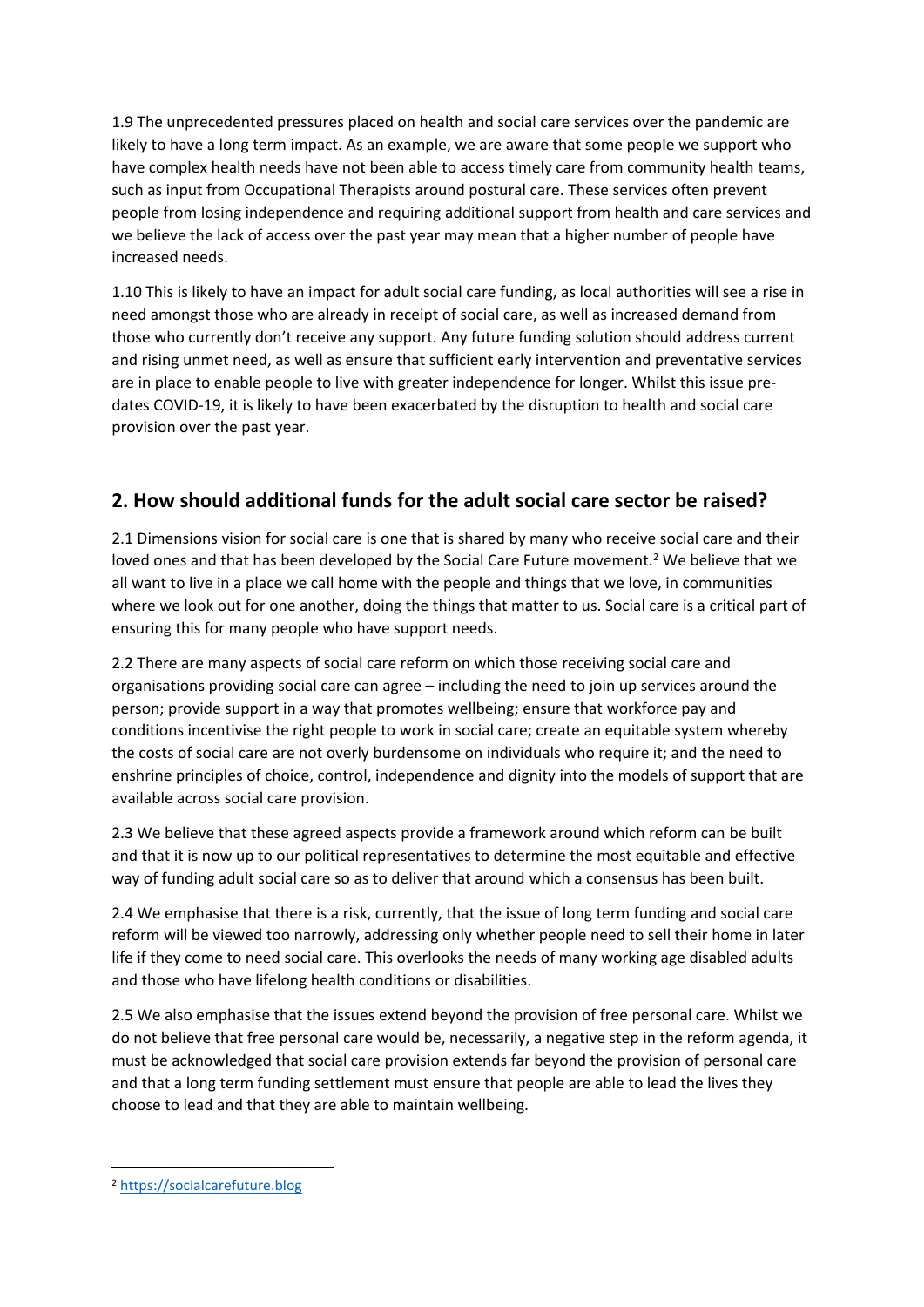2.6 We believe that social care offers opportunities for economic growth and should thus be seen as an opportunity for investment. Though the estimated funding gap is significant and may initially seem an insurmountable challenge for the Treasury, there is much to indicate that social care is a sector for investment and an area in which public money can be used more effectively than if spent elsewhere. This is, not least, because social care often offers preventative services that reduce the need for later interventions at more significant cost:

- Community support services can reduce the likelihood of people who have a learning disability and autism who display distressed behaviour ending up in costly mental health detention or in the criminal justice system.
- Social care can provide the support working age adults who have disabilities need to gain employment – for example, support to travel to and from employment or support with day to day living that makes paid employment more manageable.
- Social care can assist people who have a learning disability and autism to maintain health and wellbeing and reduce the need for secondary healthcare services.<sup>3</sup>

2.7 Additionally, at a local level, the money invested in social care services as frontline pay often goes directly into local economies, with many who work in the sector living locally to where they support people through commissioned services. As we come out of the pandemic and begin to address the significant economic toll of lockdown, investing in social care may provide a valuable option for recovery in areas where unemployment is high.

### **3. How can the adult social care market be stabilised?**

3.1 Instability within the social care market arises primarily from the ongoing funding pressures in adult social care. Indeed, these pressures have meant that some providers have been unable to weather the storm of the pandemic.

3.2 Hft's Sector Pulse Check 2020 report has found that 62% of learning disability support providers had to close down some part of the organisation or hand back marginal contracts and services to the local authority over the past year due to cost pressures.<sup>4</sup> This underlines the impact that instability in the social care market has on the lives of people who receive services – where they may find the delivery of their care handed over to a different provider, whom they do not know or prefer. The report also found that 11% of providers have offered care to fewer individuals over the past year, underlining that instability will leave reduced choice within the market for those who are in need of social care.

3.3 We underline that stability in the market demands proper investment in social care to address issues in workforce pay, enable providers to meet unexpected costs such as those that have arisen through the pandemic and to cover the growing statutory costs that providers must meet, including rising National Living Wage rates and pension contributions.

<sup>3</sup> Presently, health inequalities and barriers in services mean that people who have a learning disability are 5 times more likely to end up in hospital for health problems that would normally be treated through primary care, *[Being](https://www.equalityhumanrights.com/en/publication-download/being-disabled-britain-journey-less-equal) [Disabled](https://www.equalityhumanrights.com/en/publication-download/being-disabled-britain-journey-less-equal) [in](https://www.equalityhumanrights.com/en/publication-download/being-disabled-britain-journey-less-equal) [Britain,](https://www.equalityhumanrights.com/en/publication-download/being-disabled-britain-journey-less-equal) [Equality](https://www.equalityhumanrights.com/en/publication-download/being-disabled-britain-journey-less-equal) [and](https://www.equalityhumanrights.com/en/publication-download/being-disabled-britain-journey-less-equal) [Human](https://www.equalityhumanrights.com/en/publication-download/being-disabled-britain-journey-less-equal) [Rights](https://www.equalityhumanrights.com/en/publication-download/being-disabled-britain-journey-less-equal) [Commission,](https://www.equalityhumanrights.com/en/publication-download/being-disabled-britain-journey-less-equal) [2017](https://www.equalityhumanrights.com/en/publication-download/being-disabled-britain-journey-less-equal)* <sup>4</sup> <https://www.hft.org.uk/wp-content/uploads/2021/03/Hft-Sector-Pulse-Check-2021.pdf>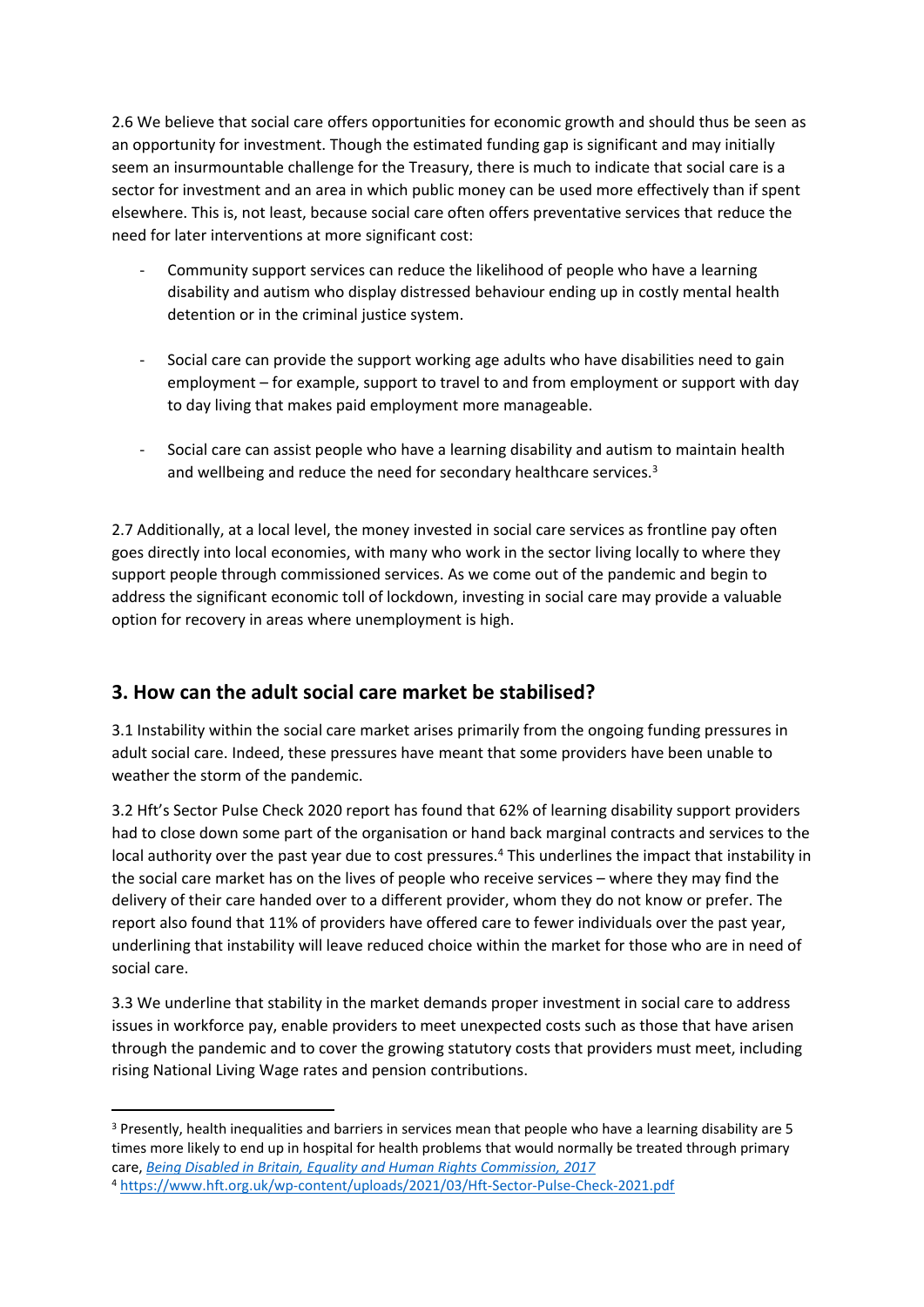3.4 We note the proposed power for the Secretary of State to intervene through direct payments to social care providers, which is set out in the government's white paper on integration, *Working Together to Improve Health and Social Care for All*. We are concerned that this power may provide a means by which short term issues for individual providers are resolved, offering only temporary solutions in the market and at the same permitting the issue of long term stability to remain unaddressed. We stress that such a situation would fail to resolve long standing issues in social care and might, over time, lead to the social care market becoming less stable.

# **4. How can the adult social care market be incentivised to compete on quality and/or innovation?**

4.1 It is increasingly difficult for providers to compete on quality and innovation against a backdrop of severe underfunding. Well intentioned providers are prevented from investing fully in their workforce, which is a critical aspect of ensuring quality service provision, due to the limits on local authority spending that are currently in place.

4.2 A strong example of the disincentive that exists in policy at the moment is the guidance on sleepin payments, recently decided in the UK Supreme Court.<sup>5</sup> In response to the litigation brought over sleep-in pay many providers, including Dimensions, introduced wage top ups to ensure that no one carrying out a sleep-in shift is paid below minimum wage for the total time they work in each pay period. We believe this is the right approach to have taken, however it has significantly eroded pay differentials within support teams, thus undermining proper recognition for members of the workforce and creating disincentives to advance within a career in social care. The Supreme Court's decision casts doubt on whether local authorities will accommodate ongoing wage top-ups in future contracts. Policies such as these underline the way in which the lack of investment in adult social care and the tendency to push issues of reform down the road have created an uphill struggle for providers wanting to create rewarding working environments.

4.3 Sleep-in policy is just one example within the overall context of underfunding in adult social care, which presents issues for recruitment and retention.<sup>6</sup> Whilst there are many highly skilled, compassionate people working in social care, it is increasingly difficult to recruit people with the right skills when the pay offered is lower than that offered in other industries, such as hospitality or retail. CQC has assessed staff turnover for social care workers to be at around 40%, significantly higher than roles in healthcare (for example, turnover rates for nurses in NHS acute trusts is 11.9%).<sup>7</sup> Problems such as these create unnecessary costs and undermine efforts to build stable and reliable support teams, who can be properly trained and developed in their roles and who operate under consistent leadership – all of which are crucial elements of ensuring quality.

4.4 Additionally, whilst providers are 'firefighting' such issues, innovation can be hard to implement and the same issues that undermine quality also serve to make a difficult environment in which to try and test innovations. Indeed, in the current climate, providers can be forced into making difficult choices about whether funding should be invested into frontline pay or other innovations that might

<sup>5</sup> <https://www.supremecourt.uk/cases/uksc-2018-0160.html>

<sup>6</sup> It should be noted that issues in relation to recruitment and retention have lessened due to the economic impact of the pandemic and rising unemployment, however we do not believe these changes will be sustainable and there is an ongoing need to resolve the root causes of issues in recruitment and retention that pre-date the pandemic.

<sup>7</sup> [The](https://www.cqc.org.uk/sites/default/files/20191015b_stateofcare1819_fullreport.pdf) [State](https://www.cqc.org.uk/sites/default/files/20191015b_stateofcare1819_fullreport.pdf) [of](https://www.cqc.org.uk/sites/default/files/20191015b_stateofcare1819_fullreport.pdf) [Health](https://www.cqc.org.uk/sites/default/files/20191015b_stateofcare1819_fullreport.pdf) [and](https://www.cqc.org.uk/sites/default/files/20191015b_stateofcare1819_fullreport.pdf) [Social](https://www.cqc.org.uk/sites/default/files/20191015b_stateofcare1819_fullreport.pdf) [Care](https://www.cqc.org.uk/sites/default/files/20191015b_stateofcare1819_fullreport.pdf) [in](https://www.cqc.org.uk/sites/default/files/20191015b_stateofcare1819_fullreport.pdf) [England](https://www.cqc.org.uk/sites/default/files/20191015b_stateofcare1819_fullreport.pdf) [2018/2019,](https://www.cqc.org.uk/sites/default/files/20191015b_stateofcare1819_fullreport.pdf) [CQC](https://www.cqc.org.uk/sites/default/files/20191015b_stateofcare1819_fullreport.pdf)